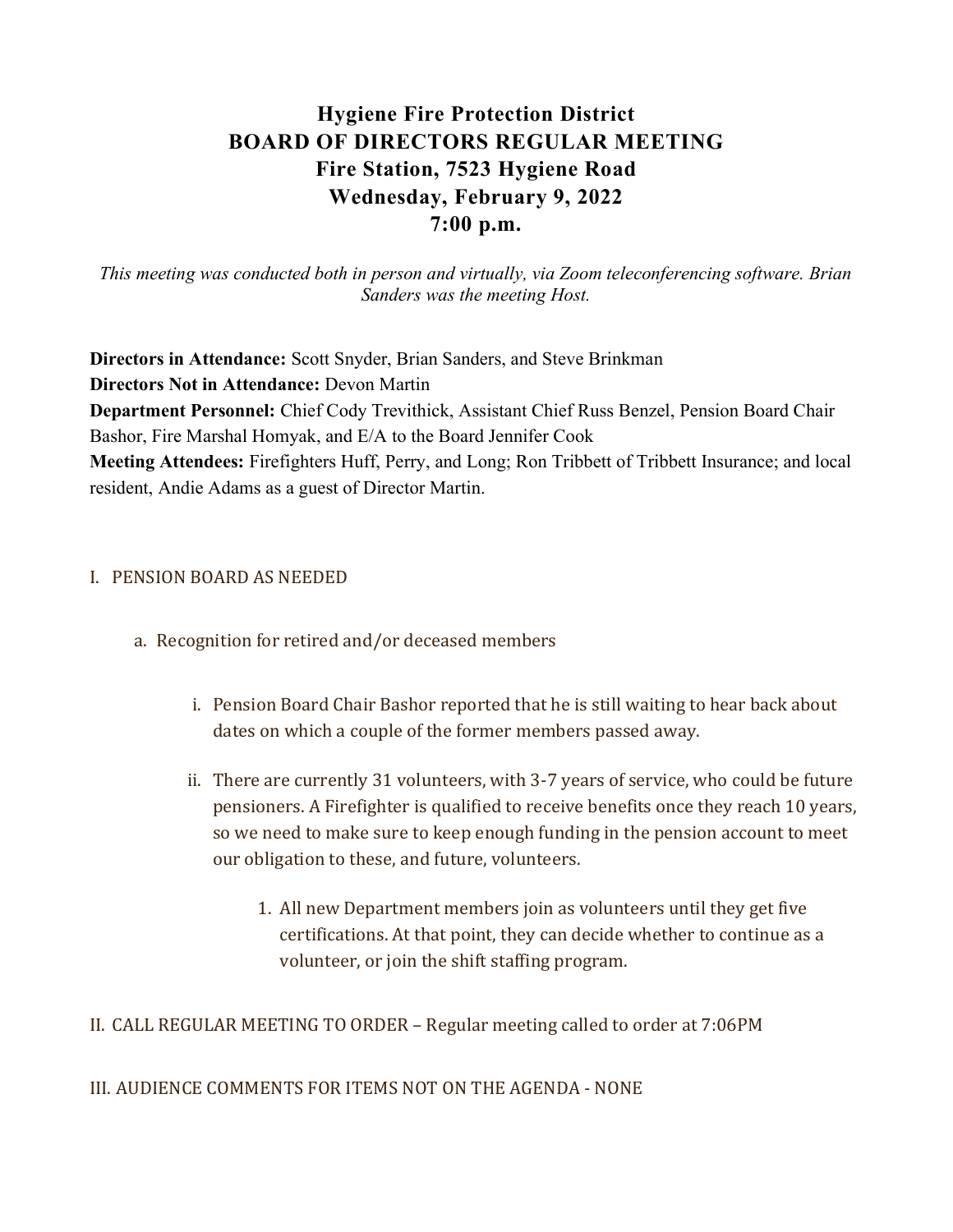## IV. APPROVE MINUTES

- a. Special Meeting, November  $27<sup>th</sup>$ , 2021 All pertinent information was captured but there is some missing detail on who made and/or seconded the motions, which Director Snyder will fix as appropriate.
	- i. A MOTION to approve the amended version of the November  $27<sup>th</sup>$  meeting minutes was made by Director Snyder. Director Sanders seconded and the motion was approved by unanimous vote.
- b. Regular Meeting January  $12<sup>th</sup>$ , 2022 A MOTION to approve the January meeting minutes was made by Director Snyder. Director Sanders seconded and the motion was approved by unanimous vote.
	- i. Regular Meeting November  $10<sup>th</sup>$ , 2021 There are a number of small gaps in the November meeting minutes due to weather-related connectivity issues. Jen will adjust for the missing information and send the updated version to the Board for review. The minutes will be voted on at the March Regular Board Meeting.
- c. Special Meeting January 20, 2022 No discussion
- d. Special Meeting January 24, 2022 No discussion

# V. REPORTS

- a. Treasurer's Report
	- i. The budget-to-actual report for January was reviewed. Through the first month of the year, expenses should come in close to  $8\%$ , or  $1/12$ <sup>th</sup> of the amount budgeted.
		- 1. Income is minimal because most of the property tax income doesn't start coming in until the start of the second quarter.
		- 2. Administration & Overhead, and Payroll Accounts are slightly high due to W-2 payroll fees and grant application fees.
		- 3. Dues, Fees & Subscriptions is at 35%, but this is due to upfront annual outlay, and will equalize over time.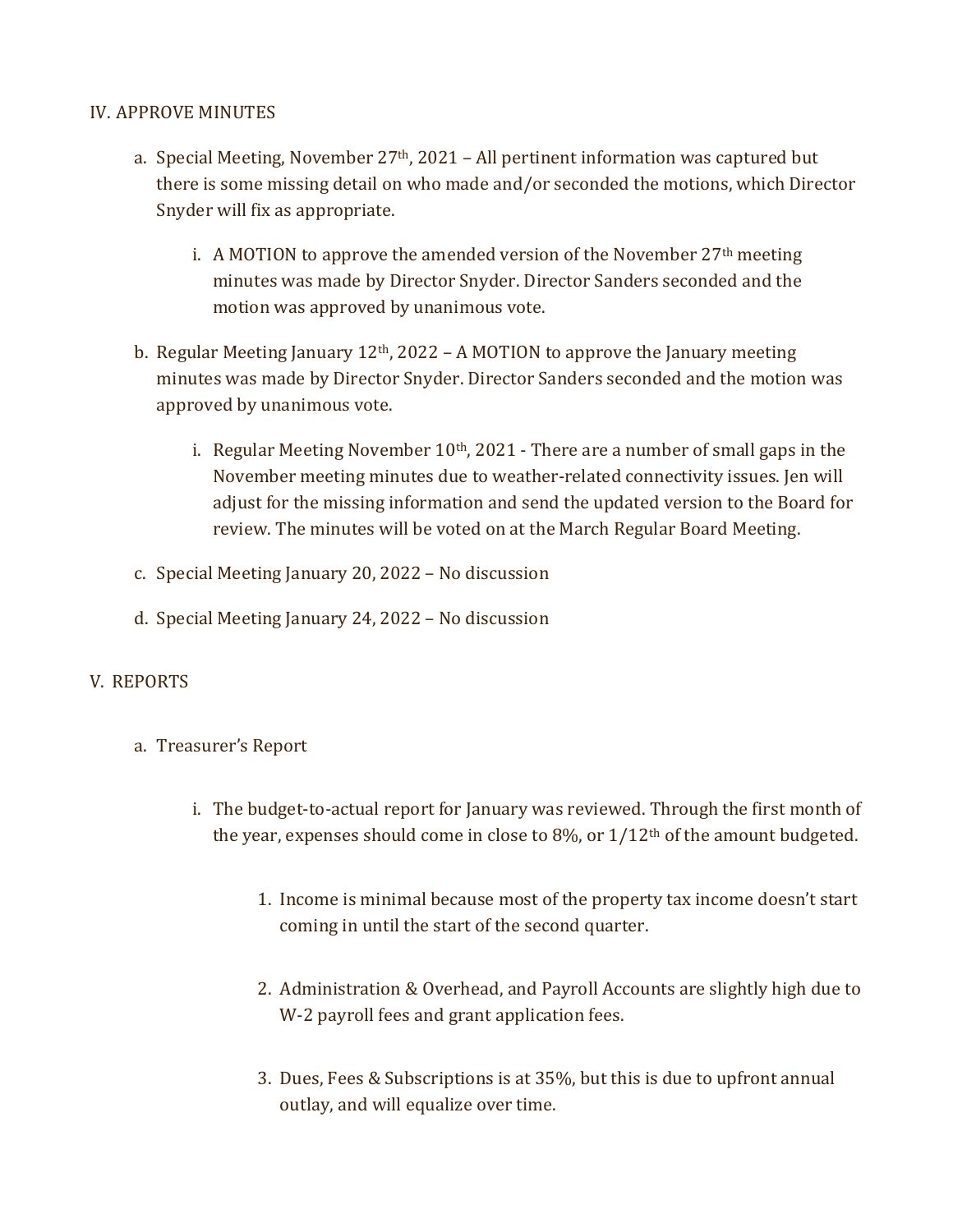- 4. The bay door repairs were very expensive so Building costs are at 22%.
- ii. Wildland Overview There haven't been any deployment updates to the online spreadsheet, but Chief Trevithick reported that the CAD system added new financial report options. The system can now track how much deployment income each apparatus, firefighter, etc makes when they are sent out. Shift Lieutenant Wurzer will oversee inputs for the new reports, as well as handle invoicing and billing from now on.
- iii. The 2022 budget has been submitted to Boulder County and DOLA, and a copy is posted on our website for the public to view. We received confirmation from DOLA that they received our budget submission.
- iv. Vehicle Sales Status No update
- v. Insurance on the Post Office Building Covered under New Business
- vi. Mill Levy Director Sanders reported that the new mill levy showed up on his property tax statement and that the new rate is correctly applied.
- vii. Over the next couple of months, Director Sanders plans to work on updating the financial forecast for the next 10 years, using current knowledge, new mill levy information, possible grant income, capital expenses, etc. He would also like to review past actuarial reports to look for trends, and work on pension forecasting.
	- 1. We have signed with the leasing company for the new truck and payments will begin in January 2023
	- 2. Cash flows are confirmed for budgeting, now that we have confirmation that the new mill levy is enacted.
	- 3. The Wildland Coordinator position has been approved. Payroll expenses for this position will be pulled from the wildland program.
- b. Secretary's report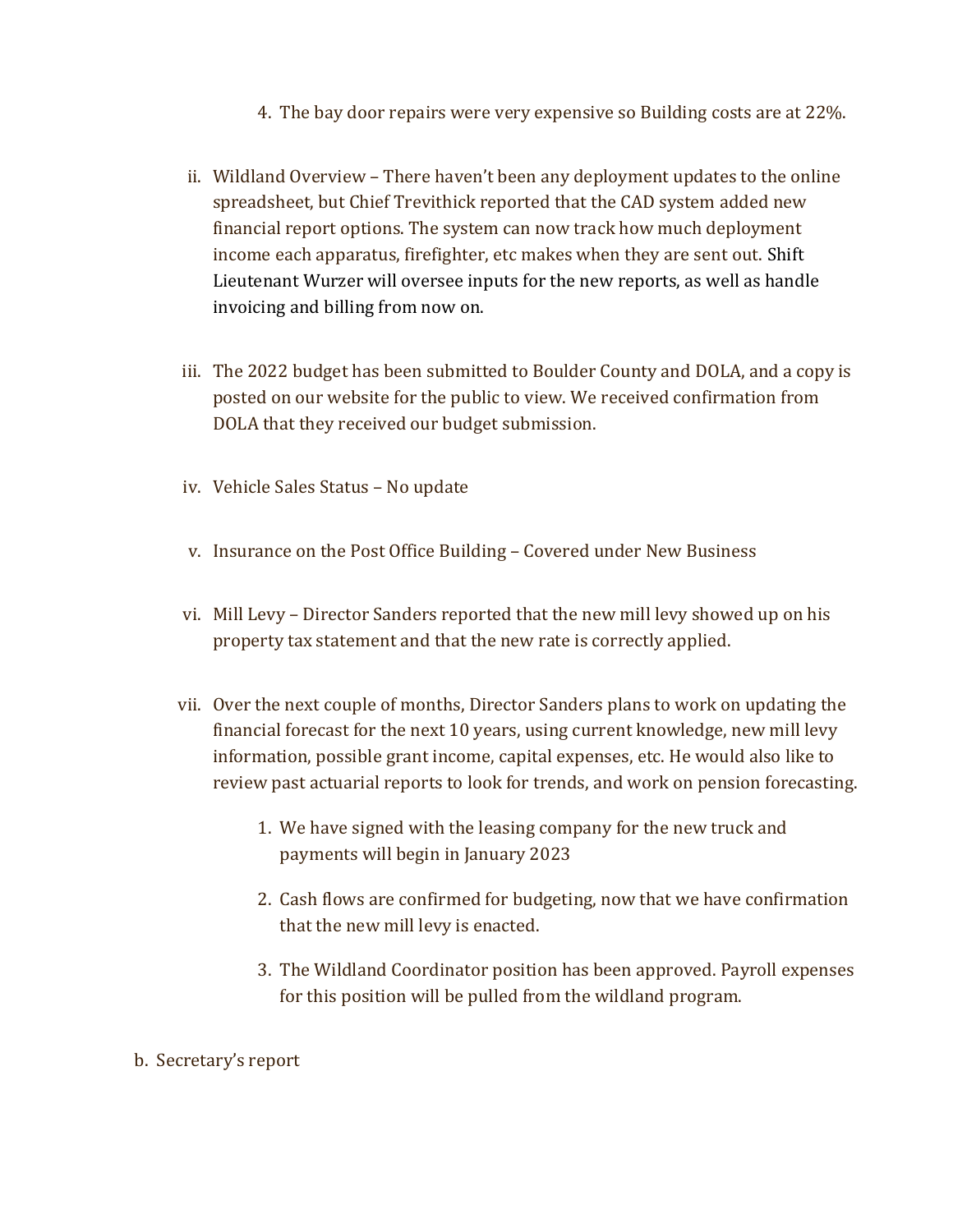- i. Post Office Deed Director Martin was not able to attend, but prior to this meeting, she sent an email to the Board Members confirming that she has a copy of the deed.
- ii. District Boundary Map Director Martin's email did not mention the boundary map specifically, but she confirmed that transparency notices have been filed, both with DOLA and the SDA.
	- 1. Director Sanders posted a copy of the Hygiene District map on the website.
- c. Friends of Hygiene No update.
- d. Hygiene/Lyons Report Lyons wants to regroup to consider what they want. The two Districts came in with significantly different ideas about the purpose of the joint meetings, so things are temporarily on hold. Conversations are tentatively scheduled to resume around May.
	- i. The two Departments will continue to combine efforts for training and financial opportunities wherever possible.
- e. Chief's Report
	- i. Run Data There were 22 calls in January. Times are rough estimates because the dispatch system was down, so people had to guess at their entries. All four dispatch centers were down and they are still not fully back up. The County will go back and re-enter the data into digitally accessible files, but everything will still be based on estimated times. No information came through Iamresponding, so pagers were the only way to get alerts.
		- 1. There was a call to the local school because of a gas smell. The kids were evacuated for 2-3 hours until it was determined that the smell was the result of a problem with the septic system.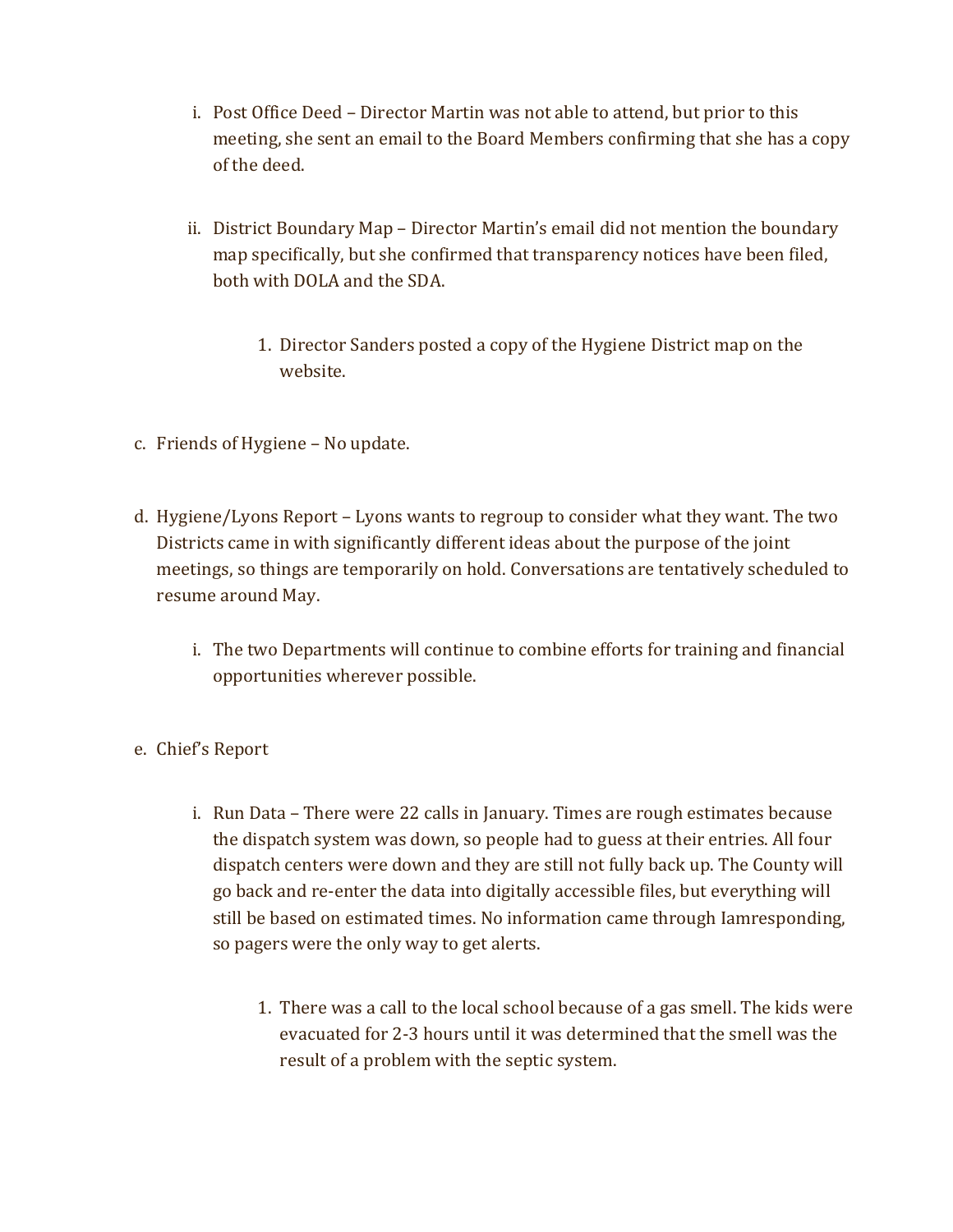- ii. Shift Coverage Coverage in January was good. There were five 24-hour periods without a paid Shift Lieutenant, but there were still approximately 2-4 people on every shift.
- iii. Grant Update No update about the grant, but Chief Trevithick is still communicating with Motorola about equipment details. If our application is approved, we will immediately be able to move forward with getting our radios.
- iv. Other Issues & Opportunities
	- 1. We need to review insurance coverage for the apparatus, especially the older ones. We may be over-covered (and therefore over-paying) for the age and replacement value of some of the older vehicles. We might be able to reduce our premiums a bit by going through used apparatus websites to find out how much it would actually cost to replace the old vehicles. If our coverage values are higher than the replacement values, we could look into lowering some of our coverage levels to reduce our annual premium.
		- Fire Marshal Homyak did a quick search during the meeting and reported that a similarly aged and equipped version of 2801 would cost between \$25k and \$110k.
	- 2. Green House Fixes
		- Construction on the green house shower is complete. The tub, toilet, and vanity are all new.
		- The garage door recently broke and Chief Trevithick had someone come and take a look at it. Estimated cost to fix it is \$1,000.
	- 3. The Pancake Supper is happening later this month. All masking requirements will be enforced.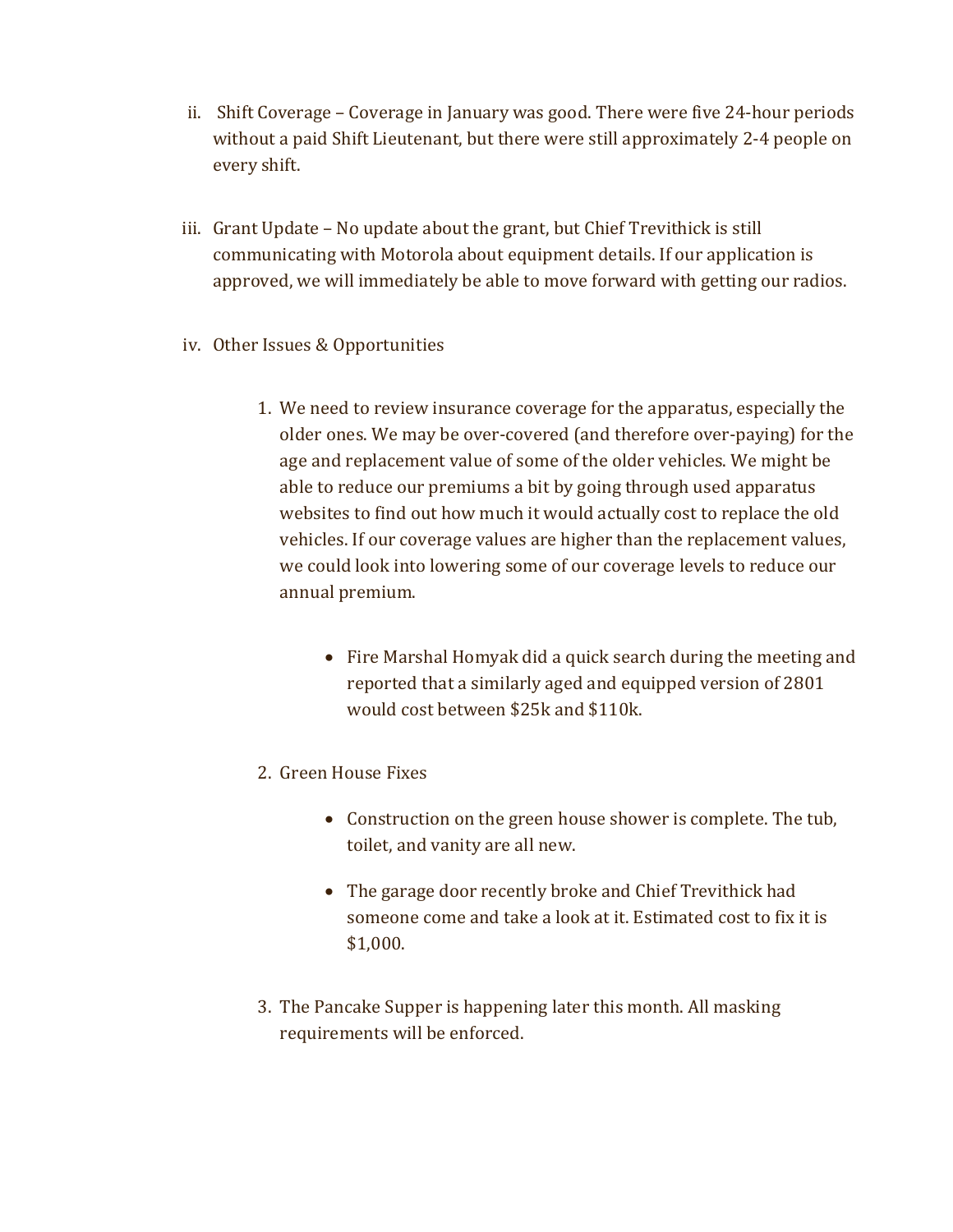- 4. We have eight people going through Fire Academy this month. All the other people in the class are from Lyons, with the exception of one person from a third Department.
- 5. One person got hired on with Longmont, but he will likely continue to be a part of the HFPD. One person got picked up with Boulder, and couple of people resigned.
- 6. Ambulance No update. The county contract is still being worked out.
	- Both Boulder and Longmont picked up AMR for another two years.

## VI.OLD BUSINESS

- a. Replacement Board Member At Director Martin's request, Andie Adams attended the meeting as a potential interim Board Member. She is interested in filling the seat that former Director Butley left open when he resigned, and would be willing to serve until the next election in May. She has lived in Hygiene for  $\sim$  5 years, and works as a Project Manager for a construction company and a telecom company. Her family has firefighting connections, so she would like to lend support however she can.
	- i. Director Brinkman made a MOTION to have Andie join the Board through May. Director Snyder seconded and the motion was approved by unanimous vote.
		- 1. Director Snyder asked Andie to send her contact information to Director Martin and ask her to distribute it to all the Board Members.
		- 2. Pension Board Chair Bashor asked Director Sanders to send Andie's contact info to him when it was received, and he will get her set up in ERS.
- b. DEO We need to get someone lined up in advance of the Board Member elections in May.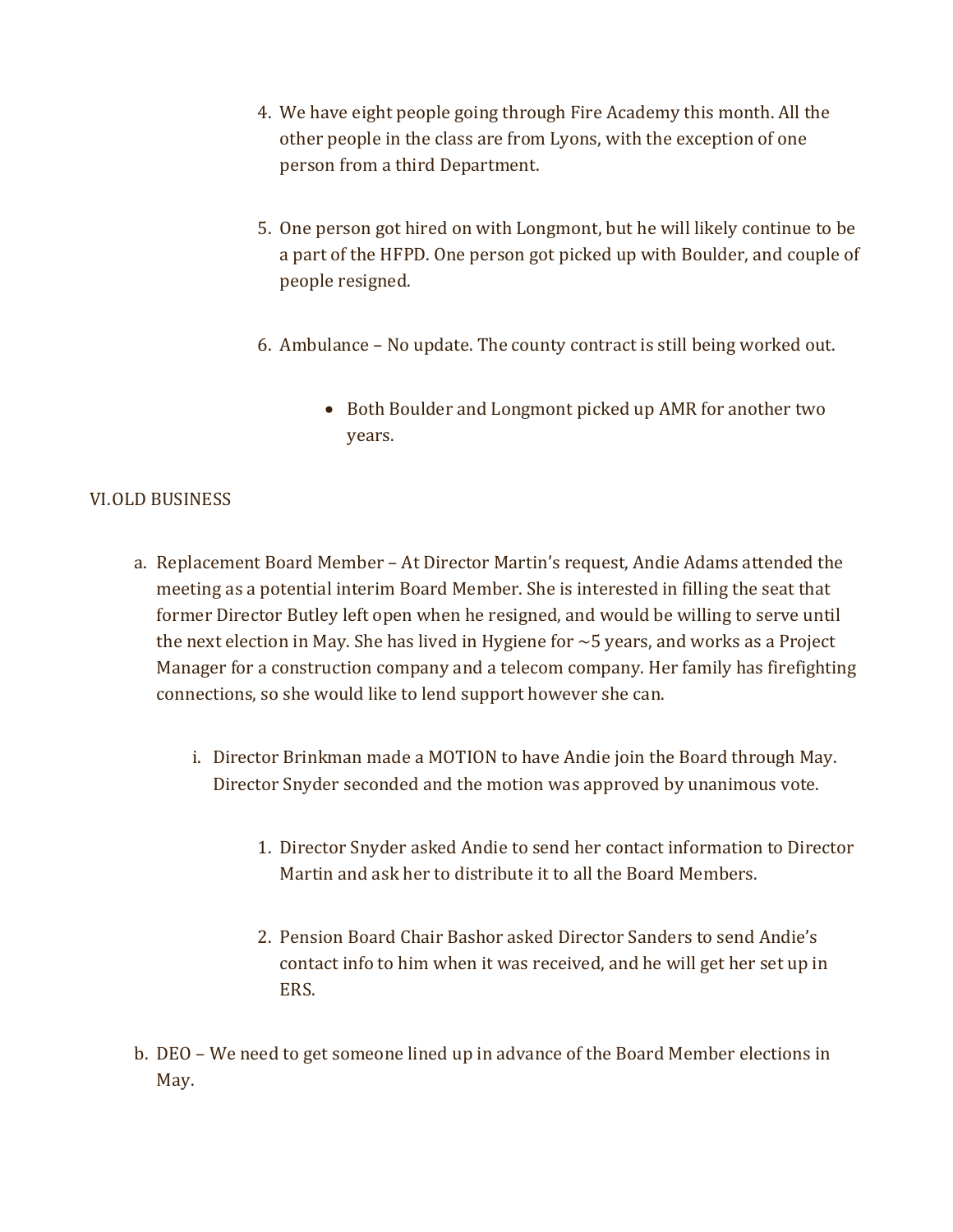- c. Wildland Coordinator Position Chief Trevithick reported that Shift Lieutenant Wurzer is hitting the ground running. He's already scheduled  $\sim$ nine people to go down for wildland academy in Colorado Springs. He has other people to come drive for us, so we'll have multiple Engine Bosses available if/when needed. He is targeting grants for both the wildland program and the Department as a whole. He's also getting set up with IQS and SERF agreements.
	- i. Our attorney confirmed that we don't need insurance for Shift Lieutenant Wurzer, but he'll need pension benefits if he works 1,600+ hours of firefighting duties. Any time spent on deployments, training, and fire calls will count towards that total, but the hours he spends doing office/administrative work will not. Chief Trevithick is working with Shift Lieutenant Wurzer to design a positionspecific timecard for him.
		- 1. We need to discuss the details of this position with our attorney and/or the FPPA, and get a written statement of our obligations.
- d. Green House Lease No update.
- e. New Engine Director Snyder signed the contract with HGACBuy for the new engine. As a member, we can purchase items from them at a reduced rate. The only forms that we are still waiting on are the documents that confirm that payment has been made.
	- i. Estimated delivery date is 18-20 months (mid- to late-summer 2023) from the time that we ordered it.
		- 1. Now that we have committed to the purchase, Fire Marshal Homyak will continue to manage communications about the vehicle.

## VII. NEW BUSINESS

a. Insurance Review – Ron Tribbett, of Tribbett Insurance, reviewed the endorsements and additions – including the brush truck and Post Office lease requirements – to our policy that have changed since last year. Included and non-covered items were reviewed, as well as coverage limits and deductibles.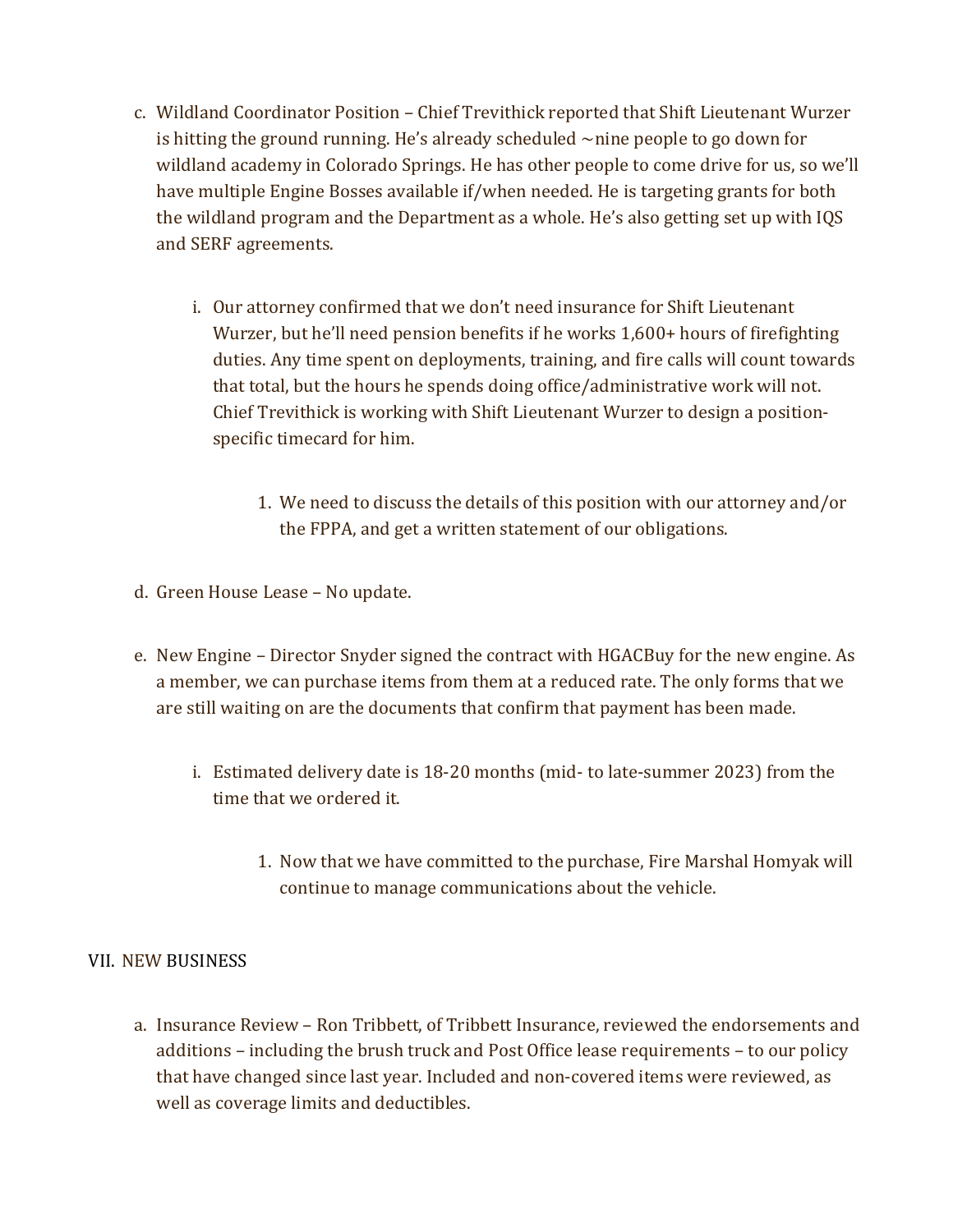- i. No vehicles went out of service since last year, including the brush truck that we're selling. It will stay on our insurance policy until it has been officially sold and removed from our books.
- ii. We insure the Conex training structure located at Cemex, but it hasn't had much use since the plant was purchased by GCC. The premium to cover it is small, but we might consider whether it is worth the cost, because it would take a *lot* to damage and/or destroy it.
	- 1. Building values are reevaluated every three years, when the contract is due to be renewed. The Conex will be reviewed as part of that process.
- iii. Tribbett Insurance offers rate guarantees. Ron reported that rates went up a bit this year, but it will not affect us because we have a 3-year contract guarantee.
- iv. Ron explained that Special Districts are covered by governmental immunity to an extent, but the state is continually taking steps to erode that coverage, so having secondary coverage is a good idea.
- v. He recommended increasing liability coverage limit to \$1M. Right now, we have the State-required minimum. For a relatively small premium increase, we could raise it to the recommended level.
	- 1. For rental or use of any of our covered properties by outside groups, Ron recommended having all attendees sign a liability waiver as a precaution.
- vi. Ron offered to help with worker's comp payroll estimates during budget time, so that we have a better idea of the cost that we will need to plan for.
- vii. The Board asked a number of questions about current coverage and ways to mitigate risk for non-covered scenarios. He encouraged them to contact him with any concerns for additional questions.
	- 1. He offered to put together a summary of benefits/coverage for Chief Trevithick that he can hand out to members, or potential future members, so they can see the type and degree of coverage.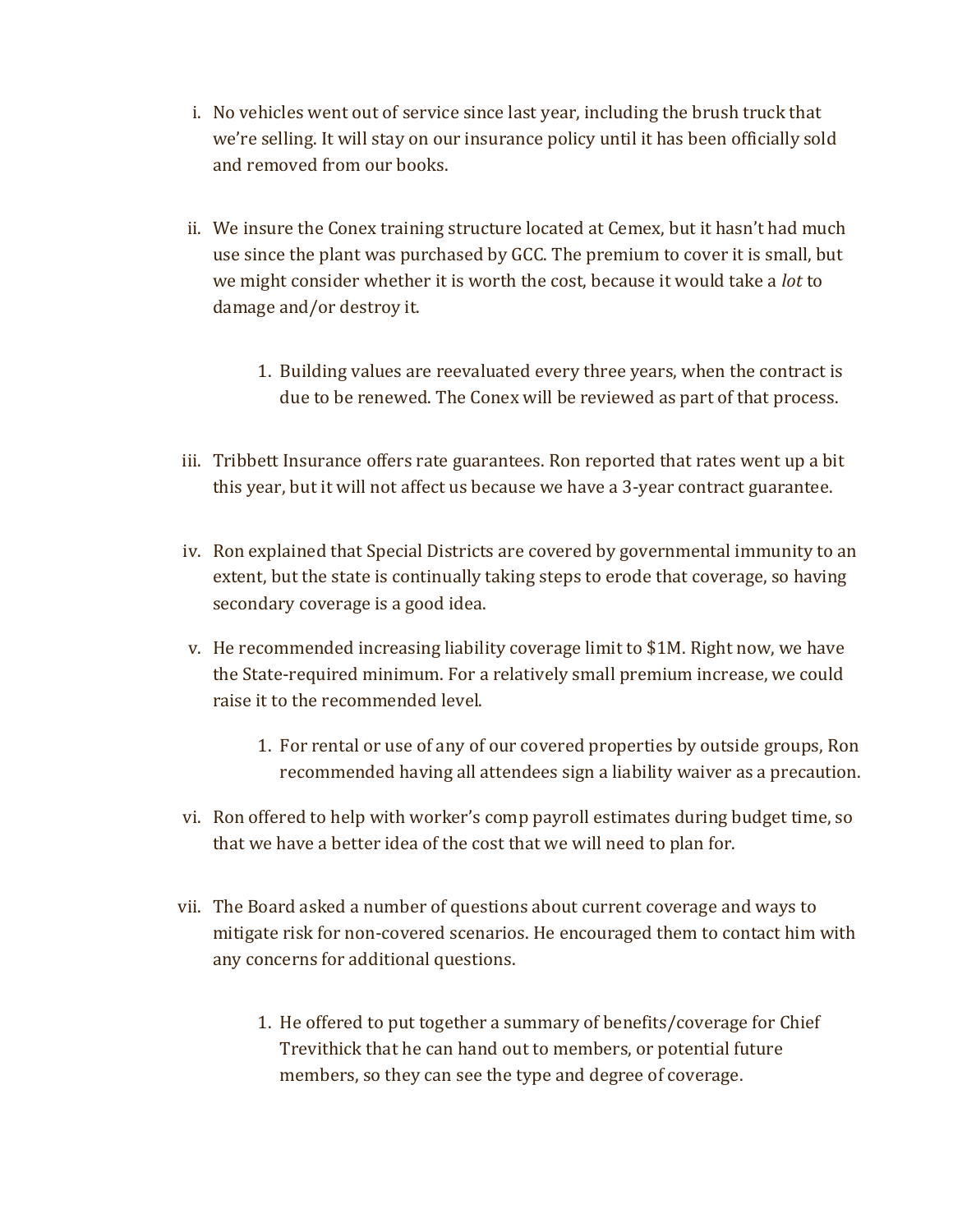- b. Director Sanders spoke with an architect who has submitted an hourly rate proposal to look at both the Station and Fire Barn and give us an idea of what is possible. It would be a good precursory step if we were to pursue large-project grant funding to remodel the Station.
	- i. Director Brinkman suggested that our best move would be to scrape the Station entirely and start from scratch. It will be difficult to do anything on the property that would allow both living facilities, and a septic system that would meet the needs to accommodate those living facilities, in the space we have now. We have to have more land for a septic system, and the Post Office and surrounding easements prevent us from expanding beyond our existing footprint.
	- ii. We may not have many options until the Post Office goes, or we can purchase property in a different location.
		- 1. We will revisit the idea at the March meeting and decide whether we want to commit any financial resources and/or pursue grant funding.
- c. Director Snyder wants to meet with our attorney about the Fair Labor Standards Act (FLSA), to confirm that we are meeting our obligations. He would like both Chief Trevithick and Assistant Chief Benzel to be there as well.
	- i. Director Snyder is out of town for the next Regular Meeting, and would like to reschedule to March 2nd.
		- 1. He will invite our attorney to that meeting to discuss the Staffing Program, volunteer hours, the Wildland Coordinator position, etc.

## VIII. AGENDA NEXT MONTH

- a. Work Session No discussion
- b. Regular Meeting Rescheduled for March 2nd.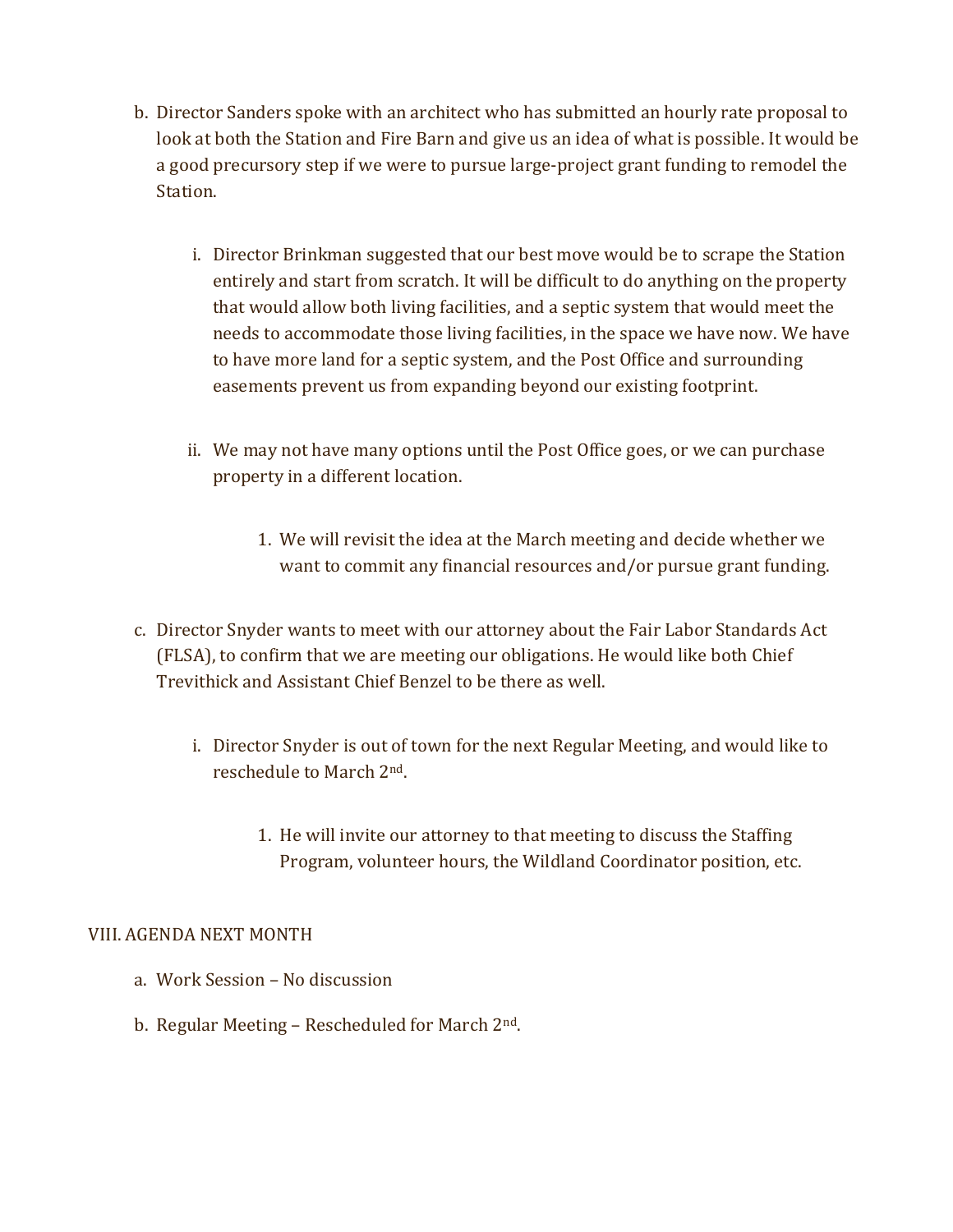IX.ADJOURNMENT – A MOTION to adjourn the meeting was made by Director Brinkman. Director Snyder seconded and the meeting concluded at 10:06 PM.

#### Future Work Items

- i. Review Pay/FLSA Program with Attorney
- ii. Board Elections in May
- iii. Meet with Mountain View FPD
- iv. Continue to Meet with Lyons FPD
- v. Plan for Land Acquisitions
- vi. Elect Officers in May

## Motion/Resolution Summary:

- MOTION to approve the amended version of the November 27<sup>th</sup> meeting minutes
- $\bullet$  MOTION to approve the January 12<sup>th</sup> meeting minutes
- MOTION to have Andie join the Board through May
- MOTION to adjourn the meeting

## ACTION ITEMS:

# Chief Trevithick

- Bring lease to Director Snyder to sign

# Assistant Chief Benzel – NONE